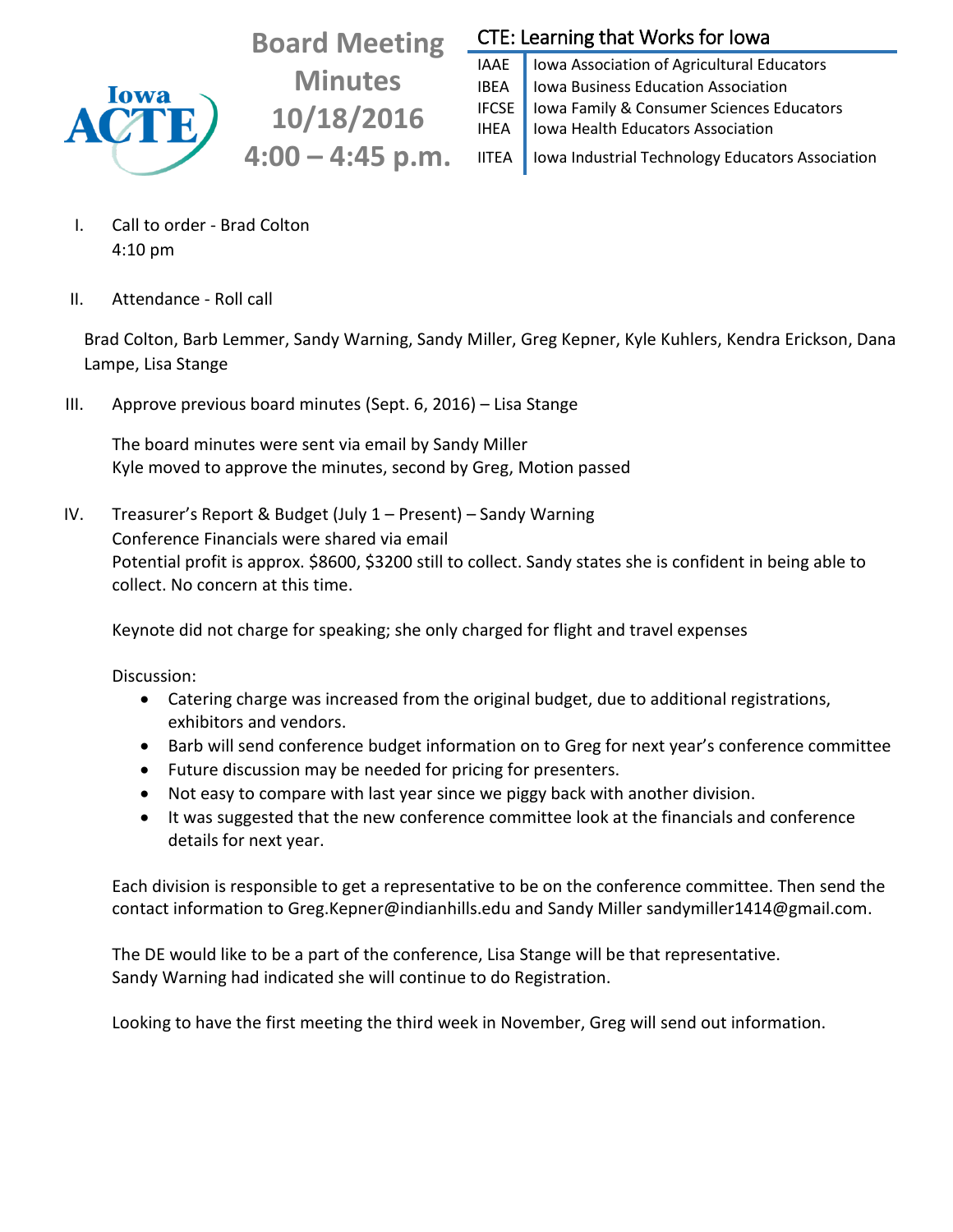- V. Division Reports (highlight upcoming initiatives/concerns/help needed)
	- $\circ$  IAAE Courtney May
		- Students and advisers have left for National Convention.
	- o IBEA Kyle Kuhlers
		- **Conference is coming up this weekend, 96 registered.**
		- **Board meeting is Sunday night. Kyle will check with members for Policy Committee and** Conference Committee. Lois Roth will continue on the Awards Committee.
	- o IFCSE Kelsie Engelken & Courtney Teghtmeyer
		- **Just had their key leader meeting and have identified the following:**
		- **People identified for advocacy events**
		- Meeting October 8; goal to work more with their key leaders -500 FCS teachers are in the state and only 100 attend conference – Working on PD for Key Leaders that will then share out to their Areas
		- Facebook Pop-up collaboration activity for all  $FCS$  professional development
		- **Conference is June 11, in Ames at the Gateway Hotel**
		- FCS plans to provide \$1000 for a student to attend NPS
	- o IHEA Kendra Ericson
		- They have identified who will be working with the IACTE board, this information will be sent to Sandy and Greg.
		- **They are working on identifying students to attend the advocacy activities.**
		- Conference is June
	- o IITEA Greg Kepner & Dan Kiley
		- **Potential president has come forth and is planning a meeting in the future. They are** hoping to revise the association.
	- o ISCA Meri Edel No report
- VI. ACTE Region III Representative Report Lisa Stange
	- Region III Conference, June 21-23 Indianapolis
	- Would like to have all on the board attend if they can. Also promote throughout the divisions.
- VII. DE Liaison Report Lisa Stange
	- CTE Redesign, Comments and input is due October, 21
	- This information will go to the board, the board will accept, then put out again for public comment
	- The entire process will take a while Regional partners will need to meet by June
- VIII. Executive Director's Report Sandy Miller
	- QAS was submitted. This is a 40+ page application which can be used to evaluate our associations work and to improve our practice. Sandy is requesting time to discuss this.
	- Sandy will be giving greetings at IBEA and will host an IACTE exhibit
	- Sandy will present to ISU FCS students Oct 31 about IACTE/ACTE

Advocacy: Need teachers and students to volunteer to showcase their classroom learning.